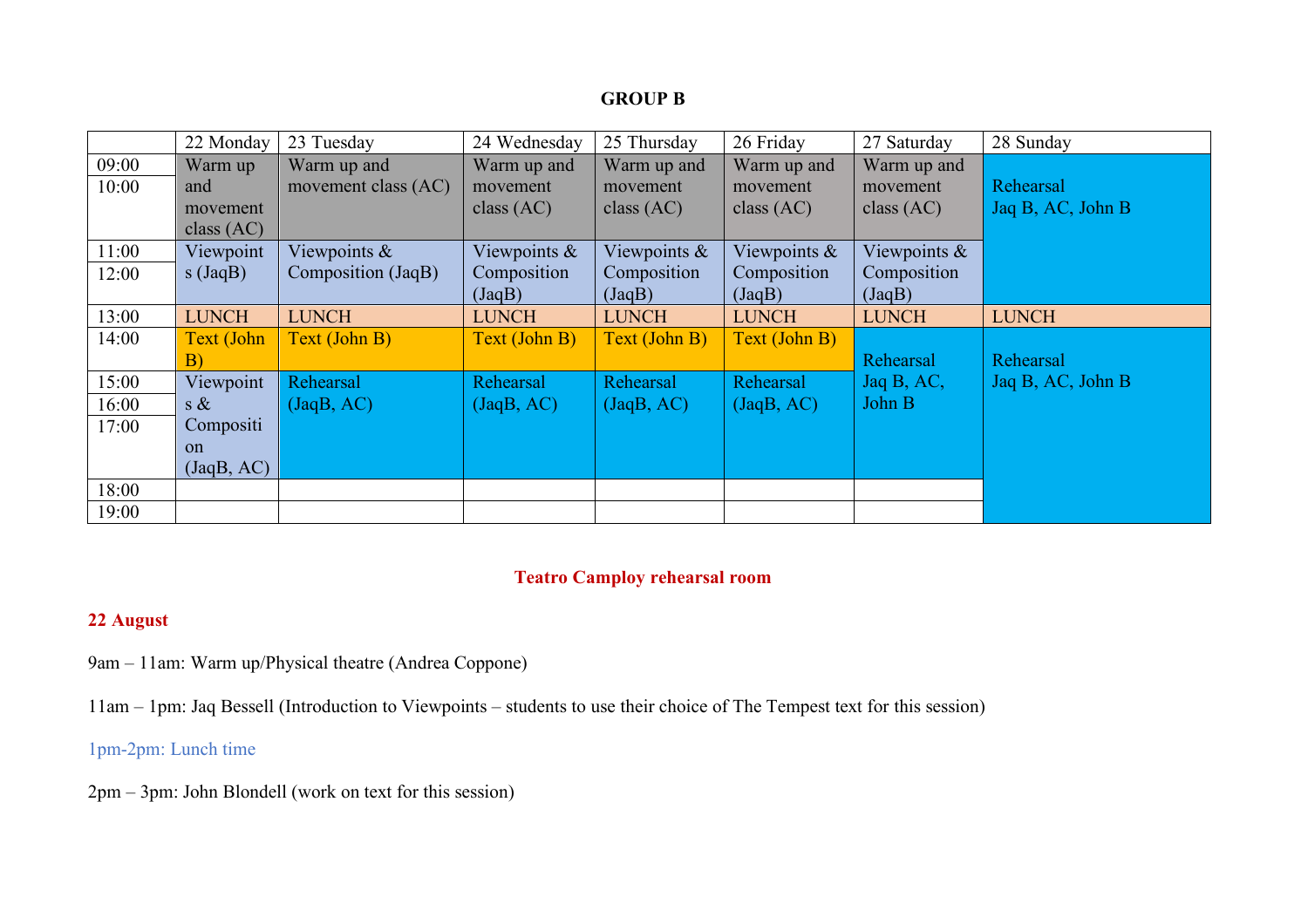3pm – 6pm: Jaq Bessell, Andrea Coppone (Viewpoints and Composition– students to use their choice of The Tempest text for this session)

# **23 August**

- 9am 11am Warm up/Physical theatre (Andrea Coppone)
- 11am 1pm: Jaq Bessell (Viewpoints and Composition– students to use their choice of The Tempest text for this session)

## 1pm – 2pm: Lunch time

- 2pm 3pm: John Blondell (work on text for this session)
- 3pm 6pm: Jaq Bessell, John Blondell, Andrea Coppone (rehearsal)

### **24 August**

- 9am 11am Warm up/Physical theatre (Andrea Coppone)
- 11am 1pm: Jaq Bessell (Viewpoints and Composition– students to use their choice of The Tempest text for this session)

#### 1pm – 2pm: Lunch time

- 2pm 3pm: John Blondell (work on text for this session)
- 3pm 6pm: Jaq Bessell, John Blondell, Andrea Coppone (rehearsal)

### **25 August**

- 9am 11am Warm up/Physical theatre (Andrea Coppone)
- 11am 1pm: Jaq Bessell (Viewpoints and Composition– students to use their choice of The Tempest text for this session)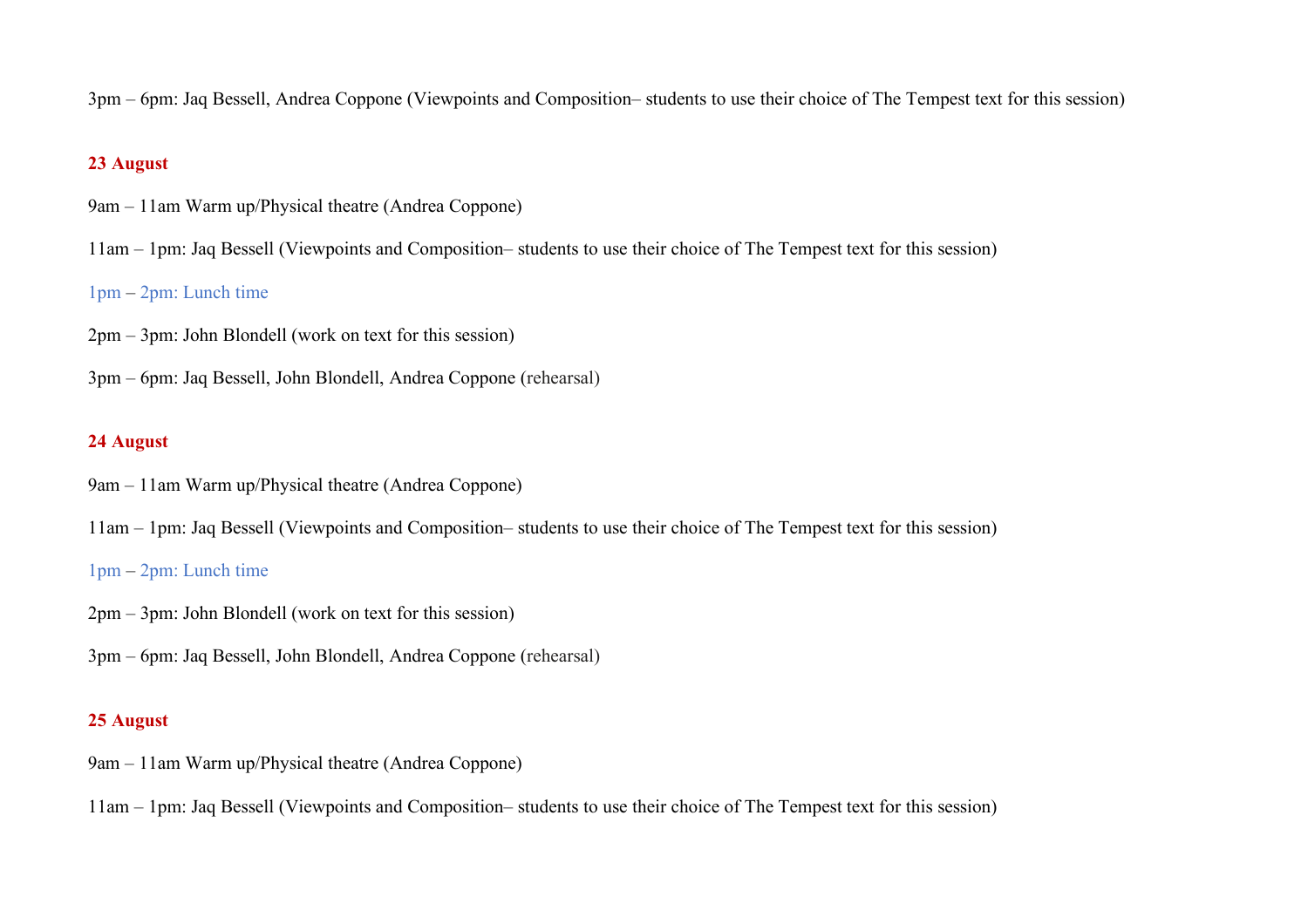1pm – 2pm: Lunch time

- 2pm 3pm: John Blondell (work on text for this session)
- 3pm 6pm: Jaq Bessell, John Blondell, Andrea Coppone (rehearsal)

# **26 August**

9am –11am Warm up/Physical theatre (Andrea Coppone)

11am – 1pm: Jaq Bessell (Viewpoints and Composition– students to use their choice of The Tempest text for this session)

## 1pm – 2pm: Lunch time

2pm – 3pm: John Blondell (work on text for this session)

3pm – 6pm: Jaq Bessell, John Blondell, Andrea Coppone (rehearsal)

## **27 August**

9amì – 11am Warm up/Physical theatre (Andrea Coppone)

11am – 1pm: Jaq Bessell (Viewpoints and Composition – students to use their choice of The Tempest text for this session)

# 1pmì –2pm: Lunch time

2pm – 3pm: John Blondell (work on text for this session)

3pm – 6pm: Jaq Bessell, John Blondell, Andrea Coppone (rehearsal)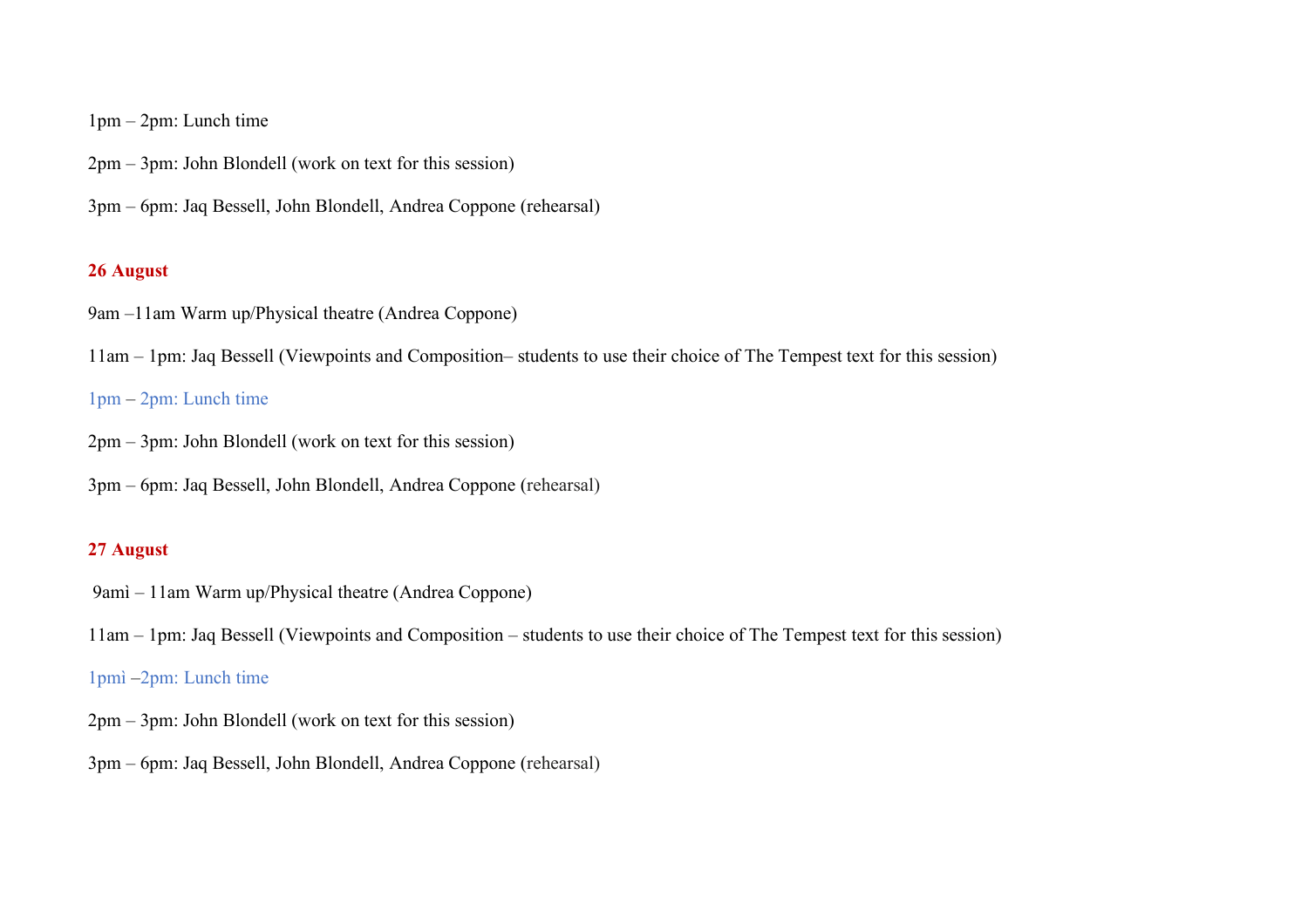#### **28 August – Performance in Teatro Camploy**

9am – 11am Warm up (Andrea Coppone)

11am – 1pm: Rehearsal

1pm – 2pm: Lunch time

2pm – 7pm Rehearsal

9pm: Performance

**\*\*\***

Jaq Bessell will direct the project in collaboration with Andrea Coppone, who will provide work in physical theatre and training, and John Blondell, who will provide work in text, multi-lingual theatre, and Shakespeare in non-English contexts.

#### **Jaq Bessell:**

Jaq Bessell will lead students in daily Viewpoints classes and workshops, incorporating music, ensemble movement, and physical/vocal work on selected excerpts from Shakespeare's plays, most notably, *The Tempest.* Having established Viewpoints as a common theatremaking vocabulary which transcends linguistic differences, and which promotes an inclusive and accessible approach to rehearsal and performance, the classes will then lead to a series of group exercises in Composition, using images, spoken text, sound and movement. The final class will be open to the public, at the close of the Fringe Festival.

#### **Andrea Coppone:**

Andrea Coppone will provide physical training and workshops in the physical theatre which will allow students to expand their understanding of archetypes, explore their creativity and expressivity, and encourage the integration of movement and storytelling. These classes will be offered in-person, and will support a deep exploration of spoken text. We will explore movement with a focus on bodies and space in a new way of listening and acting.

### **John Blondell:**

John Blondell will provide work in text, multi-lingual theatre, and Shakespeare in non-English contexts. This week's workshops use a variety of process and performative methods to create an original, devised piece of theatre. Our goal is to create an international ensemble, assembled for this particular moment of time, which will use Shakespeare's *The Tempest* as text, context, and material for the development